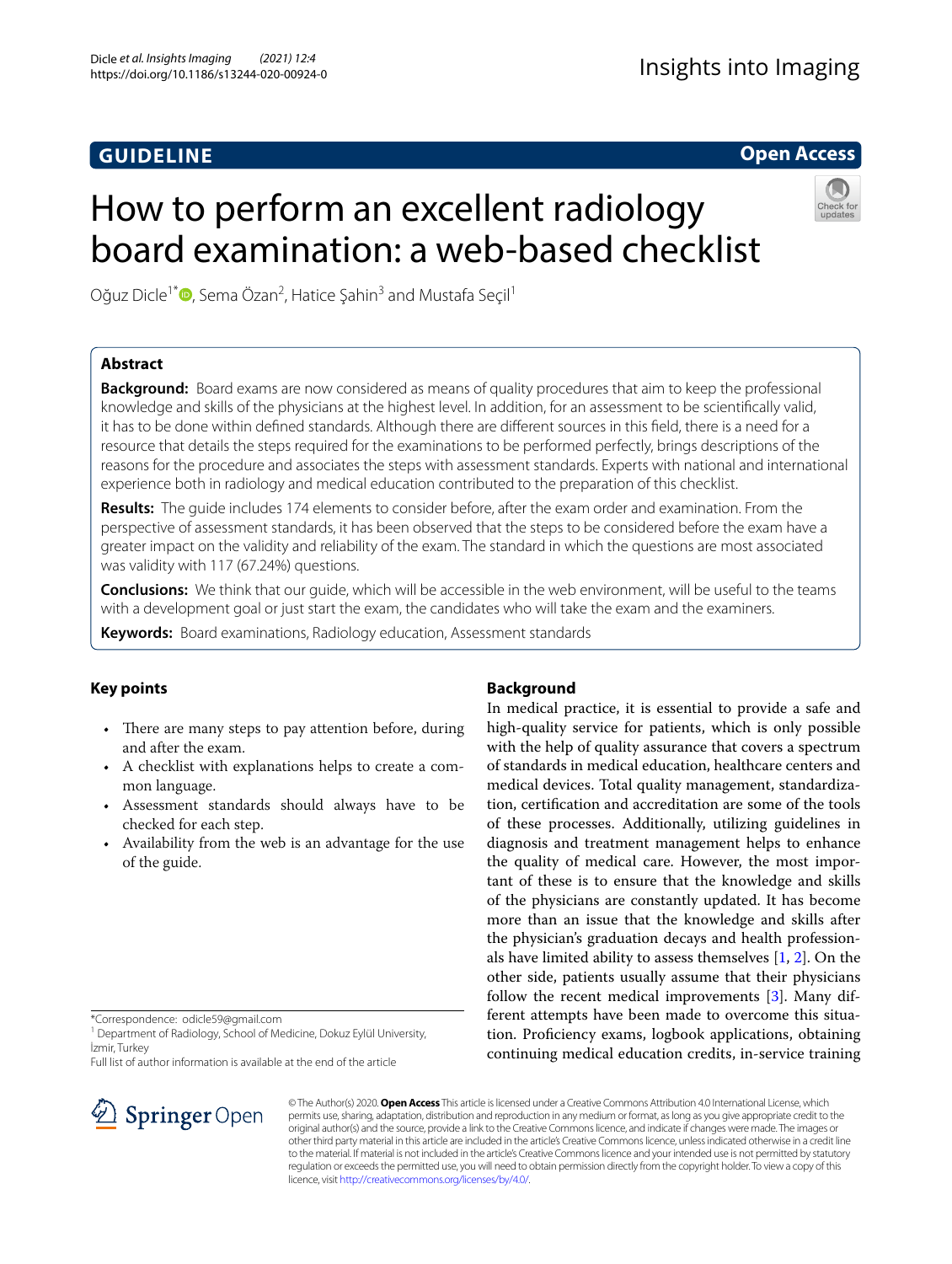applications, maintenance of certifcation programs (MOC) used in the United States of America (USA), and board exams are some examples of these initiatives. Board exams have met the requirement in this area to a large extent and have been a good tool for evaluating the knowledge skills and competencies of physicians, especially in their felds of expertise.

Board examinations in various medical specialties are being applied, some of them have a history of a century. Early organizations started in the USA. This is followed by the unifcation of specialty boards as the Advisory Board for Medical Specialties in 1933. It was later renamed as the American Board of Medical Specialties (ABMS). Traditionally, the model used in the USA has been self-regulation to hold the profession accountable to the public and is seen as a privilege. The content, method and evaluation concepts of the board examinations have been dynamically changed over the years, and a huge experience has accumulated for the rest of world [\[4](#page-9-3)].

The American Board of Radiology (ABR) was established in 1934 after negotiations between the representatives of the American Roentgen Ray Association (ARRS), the Radiological Society of North America (RSNA), the American Radium Association (ARS), and the American College of Radiology (ACR). Later, the Radiology Department of American Medical Association (AMA) also joined as a sponsor. Over time, the American Association of Physicists in Medicine (AAPM), the American Society for Radiation Oncology (ASTRO), the Association of University Radiologists (AUR), and the Society for Interventional Radiology (SIR) have also been added to ABR. The first examination and certification of the board for medical physicists was carried out in 1947. Along with the developments in radiology, there were also certifcations added or deleted. In 1994, some sub-specialization areas were introduced and after 2002, "time-limited certifcates" were completely replaced. In 2015, progressive removal of "written" and oral diagnostic radiology exams and transition to computer-based diagnostic radiology was completed for initial certifcation exams. Online Longitudinal Assessment (OLA) was introduced in 2019, which could replace the Maintenance of Certifcation MOC Exam [\[5](#page-9-4)].

The most important actor in the history of board exams in Europe is the Council for European Medical Specialty Assessments (UEMS-CESMA). UEMS-CESMA was established in 2007 within the body of the European Union of Medical Specialists (UEMS), consisting of 50 afliated UEMS boards and societies. Its aim is the recognition of European Postgraduate Medical Assessments (EPMA) as the European gold standard. In order to achieve this, harmonization of evaluation standards is one of its main objectives. The first European Diploma Exam is the European Diploma of Anesthesiology (EDA) held in 1984. Today, more than 30 disciplines of European board exams are being held, including Radiology [\[6](#page-9-5), [7\]](#page-9-6).

The European Board of Radiology (EBR) was founded in 2011 by the European Society of Radiology (ESR). EBR, which has been officially approved by the European Union of Medical Specialists (UEMS), has aimed to develop standards that will reference the diverse Radiology specialty training programs and exams in European countries. It works to ensure the standardization and accreditation of radiologists in Europe and other demanding countries. Certifed radiologists and resident who are in the last year of radiology education programs in their own countries are accepted to European Diploma in Radiology (EDiR) exams, and the examinations are being held worldwide throughout the year [[8,](#page-9-7) [9](#page-9-8)].

In general, testing one's competency within 10 years period has been accepted for practical reasons [\[10](#page-9-9)]. These evaluations mainly concern to assess the professional knowledge and skills that physicians have to gain. Written, oral and skill examinations are used as well as credit collection and log-book systems on certain practices. In recent years, computer-based assessment methods have become more popular and common [\[11](#page-9-10)].

Concerning the postgraduate education and the assessment of competency in medical specialties UEMS, World Federation for Medical Education (WFME), Accreditation Council for Graduate Medical Education (ACGME), American Board of Internal Medicine (ABIM) and General Medical Council (GMC) guides are accepted to be the most dedicated documents that is widely used for this purpose. There are many standards set for examination and evaluation systems in these documents. Among these, six criteria can be said to come to the fore. Validity and reliability is the most known of these standards. Validity and reliability is a *sine qua non* and the key quality parameter [[10](#page-9-9), [12](#page-9-11)[–21\]](#page-9-12). Validity and reliability of the high-stakes examinations are particularly important because of the legal justifability. Practicality, cost, fairness and educational impact are the other terms and parameters that are used to evaluate the value and the quality of the assessment  $[10, 12-16, 20-22]$  $[10, 12-16, 20-22]$  $[10, 12-16, 20-22]$  $[10, 12-16, 20-22]$  $[10, 12-16, 20-22]$  $[10, 12-16, 20-22]$ . Although there are other defnitions such as feasibility, acceptability, utility which have similar meanings with these parameters, it could be thought that the criteria defned above will meet the general [[10,](#page-9-9) [12](#page-9-11)[–16](#page-9-13), [20,](#page-9-14) [21,](#page-9-12) [23](#page-10-1)]. However, in most of the cases, the content and description of the parameters interfere with each other. In order to speak about an excellent assessment, it has to be handled and checked in terms of assessment standards.

The standards, guidelines, and recommendations that are recommended to be followed for assessment in many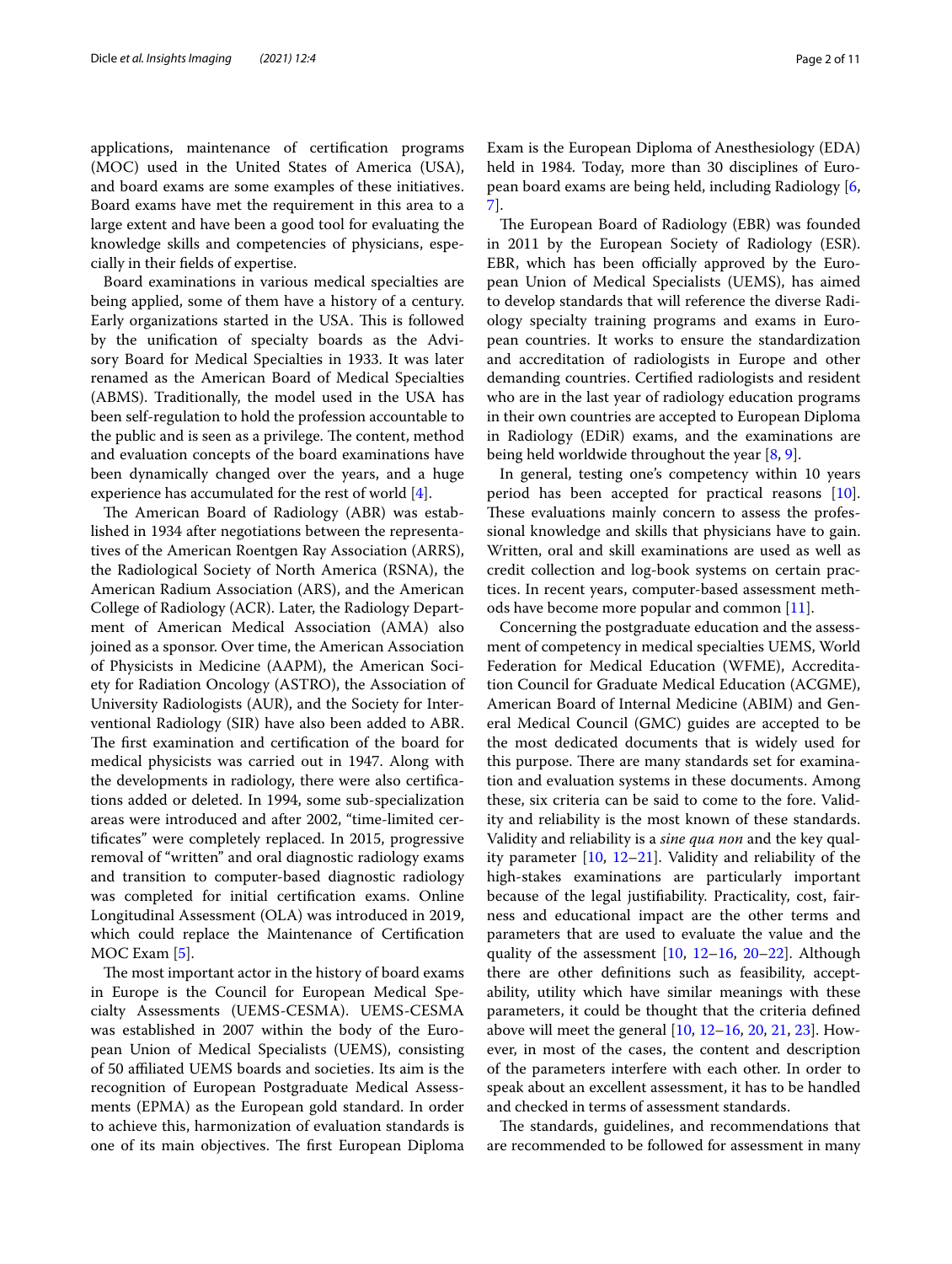sources are already available. Most of these documents frame a general standard for the application of the examination. However, there is no such a specifc guideline that provides a detailed key involving all the steps of a competency-based board examination, also supplying the explanation of each item with the related literature.

Our study mainly aims to fll this gap and provide a scientifc and instructional tool to those who perform, implement, and practice these examinations. For this purpose, it is aimed to defne all the required steps to conduct an excellent board exam and to show the relationship of each step with the assessment standards. With the help of our checklist which will be accessible on the web, the candidates will beneft to improve their performances and enhance their consciousness about their evaluation. In this study, radiology, as a domain, is a sample for the general process. Newly established boards, independent from the domain, and those who aim to improve and standardize their board examinations will beneft from this tool.

# **Materials and methods**

# **Preparation of the item pool**

Aiming to determine the widest possible item steps to support the content validity of checklist, we selected the articles, textbooks, guidelines of the authors, related associations, etc., in the feld of medical education and evaluation among many sources containing similar and/ or overlapping information. A large Google research was carried out using the key words of "board examination, assessment, assessment standards, assessment checklist, assessment form, certifcation, validity, reliability, fairness, educational impact, cost, practicability and utility". In addition, the websites of medical associations, EBR and diferent medical discipline associations [UEMS-CESMA, WFMA, ACGME, GMC, Association for Medical Education in Europe (AMEE), ABIM, American Educational Research Association (AERA) etc.] have been searched and related documents, guidelines, reports were listed. Textbooks written for medical education and assessment were also utilized to harmonize the terminology. The sources we used were between 1997 and 2020, and the language was English.

A comprehensive 190-item expression pool consisting of stages, steps, and actions that are considered important in carrying out an Excellent Board Examination was created.

# **Writing explanations for each item**

During the literature review, while determining the expressions to be included in the pool, the importance of them in terms of evaluation/board, and explanations

regarding why they would be necessary were also examined.

Besides the resources, the expertise and experience of the researchers were used in the preparation of the explanations regarding the questions. Then, in order to make it clear to the users of the checklist, an additional column of explanation was added for each statement. It is thought that the explanations will contribute to create a common language, to increase comprehensiveness, and to practice with higher awareness.

# **Transforming expressions to questions**

After the draft checklist was developed, expressions were converted into question phrases that could be answered as "yes"/"no". The purpose of this was to understand whether the quality standards related to the statement/ question have been met, since it could be determined whether the specifed activity/action/step has been carried out when the checklist has been put into use. For this purpose, a related column is included in the checklist after the question and explanation columns.

# **Grouping questions and editing under related topics**

The questions in the item pool are grouped under four main titles, considering all the steps related to a board exam: (1) management of the entire procedure: general principles, (2) before examination/preparation for the exam, (3) implementing the exam and (4) after the exam. It has been observed that the questions under each title could also be collected under subtitles and the relevant subtitle names have been determined. The titles and subtitles are indicated in Table [1.](#page-3-0)

# **Determination of the assessment standards**

The standards that will be taken as a basis for performing a perfect evaluation are determined by the literature review. There are many standards in the literature that are expected to be considered in an assessment [[10–](#page-9-9)[25](#page-10-2)] which can be handled individually or together. In our study, six basic standards agreed upon by the researchers were determined as the recommended standards to be controlled during the assessment process. These standards were practicability, validity, reliability, cost, fairness, and educational impact. A description of the standards is given in Table [2.](#page-3-1) The columns related to the standards are listed in the end of the check list.

# **Matching questions with assessment standards**

Information related to the standards was noted at the literature review step to determine the draft statements. Therefore, matching the questions in the draft checklist with the standards was determined based on the literature review and the researchers' expertise and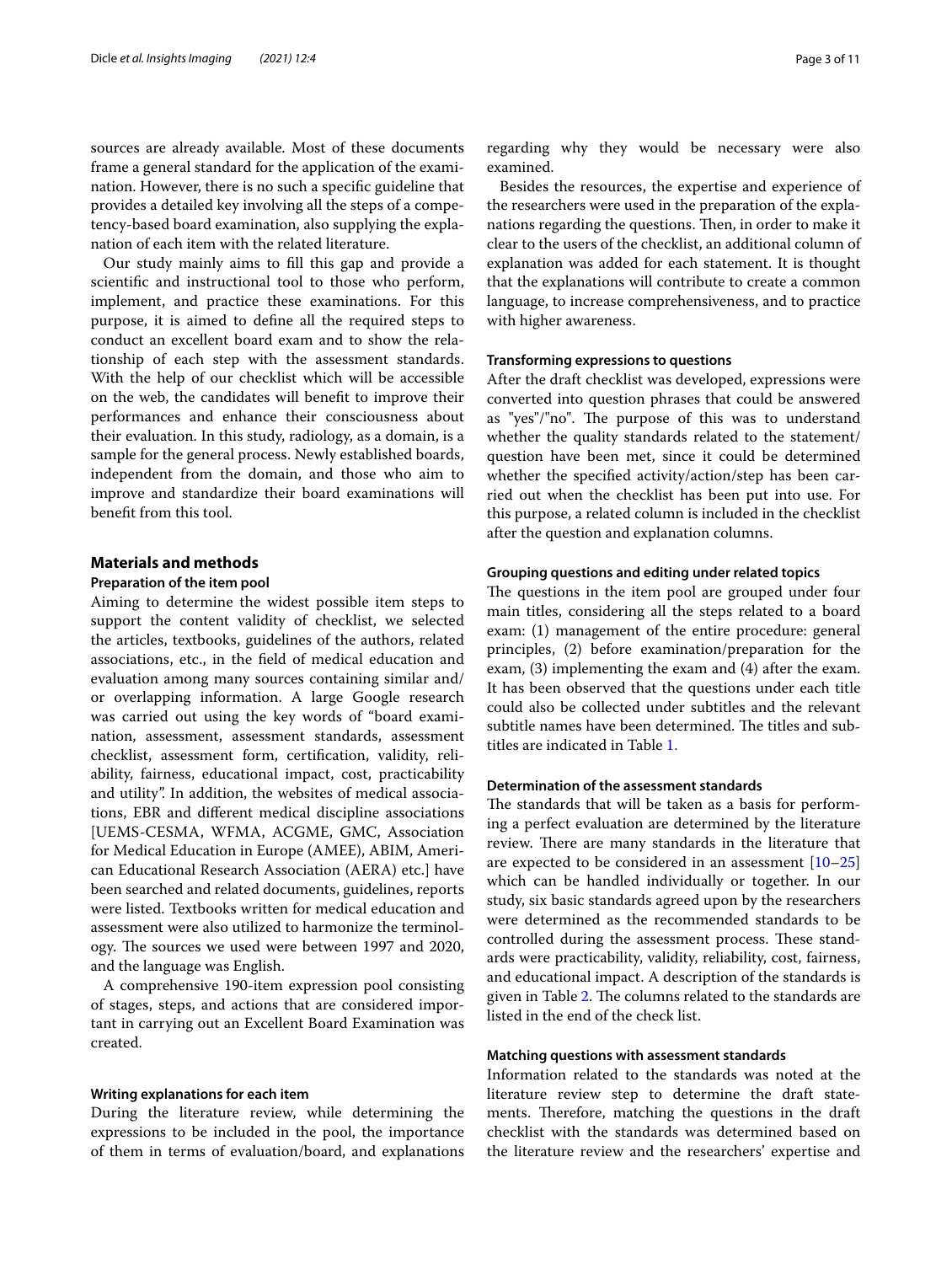# <span id="page-3-0"></span>**Table 1 Checklist titles and subtitles**

| 1. Management of the entire procedure: general principles               |
|-------------------------------------------------------------------------|
| 2. Before exam/preparation of the exam                                  |
| a. Establishment of examination committee                               |
| b. Identification of eligibility criteria for the candidates            |
| c. Application procedures                                               |
| d. Exam date, location, staff and materials                             |
| e. Blueprint                                                            |
| f. Question writing and collecting process                              |
| g. OSCE*-type stations (preparation, set up, etc.) (optional)           |
| h. Oral examination (optional)                                          |
| i. Preparation of Simulated/Standardized Patients (SP)/Cases (optional) |
| j. Audit of questions                                                   |
| k. Question booklets/Display                                            |
| I. Scoring                                                              |
| m. Setting the pass mark                                                |
| n. Informing about the exam                                             |
| o. Preparation support for the candidates                               |
| 3. Implementing the exam                                                |
| a. Before starting                                                      |
| b. During the examination                                               |
| c. At the end of the examination                                        |
| 4. After the exam                                                       |
| a. Wrap up                                                              |
| b. Right of objection                                                   |
| c. Reading and marking procedure                                        |
| d. Test/item analyses                                                   |
| e. Declaration of the results                                           |
| f. Appeal process                                                       |
| g. Evaluation of the results                                            |
| h. Quality development                                                  |

\**OSCE* Objective structured clinical examination

# <span id="page-3-1"></span>**Table 2 Assessment standards for assessment procedures**

| Practicality       | Practicality refers to the extent to which an assessment or assessment procedure is easy to administer and score. It concerns<br>the adequacy of resources and how these are allocated in the design, development, and use of assessments. Resources to be<br>considered are human resources, material resources, and time [24, 25]                                                    |
|--------------------|----------------------------------------------------------------------------------------------------------------------------------------------------------------------------------------------------------------------------------------------------------------------------------------------------------------------------------------------------------------------------------------|
| Validity           | Validity is defined as the extent to which an assessment accurately measures what it is intended to measure [12, 13, 18]. Almost<br>everything in assessment is related with validity in some way [18]                                                                                                                                                                                 |
| Reliability        | Reliability is the degree to which an assessment tool produces stable and consistent results [10, 13, 14, 19]. Validity and reliability<br>are closely related. Although the reverse is not valid, reliability is a prerequisite for the validity of an evaluation [13, 26]. For this<br>reason, all items associated with reliability in the checklist are also matched with validity |
| Cost               | Cost effectiveness/cost, which is an important feature of evaluation in terms of feasibility and utility, is one of the features sug-<br>gested in evaluation methods [10, 15, 20]                                                                                                                                                                                                     |
| Fairness           | Fairness is to be careful and fulfill the requirements of equality, diversity, disability, gender, sensitivity in terms of cultural aspects,<br>preventing bias, openness in the expectations expected from candidates in all processes of evaluation [15, 18, 22, 23]                                                                                                                 |
| Educational impact | It is a standard that directs the learning behaviors and methods of the candidates and defines the impact of assessment on<br>learning [12, 14, 19]                                                                                                                                                                                                                                    |

experience. As a result, each question was matched with the standard, whose relationship was considered the most obvious. Two of the researchers were radiology

professors experienced in board examination management more than 20 years. Two of them were professors in medical education with an expertise in assessment and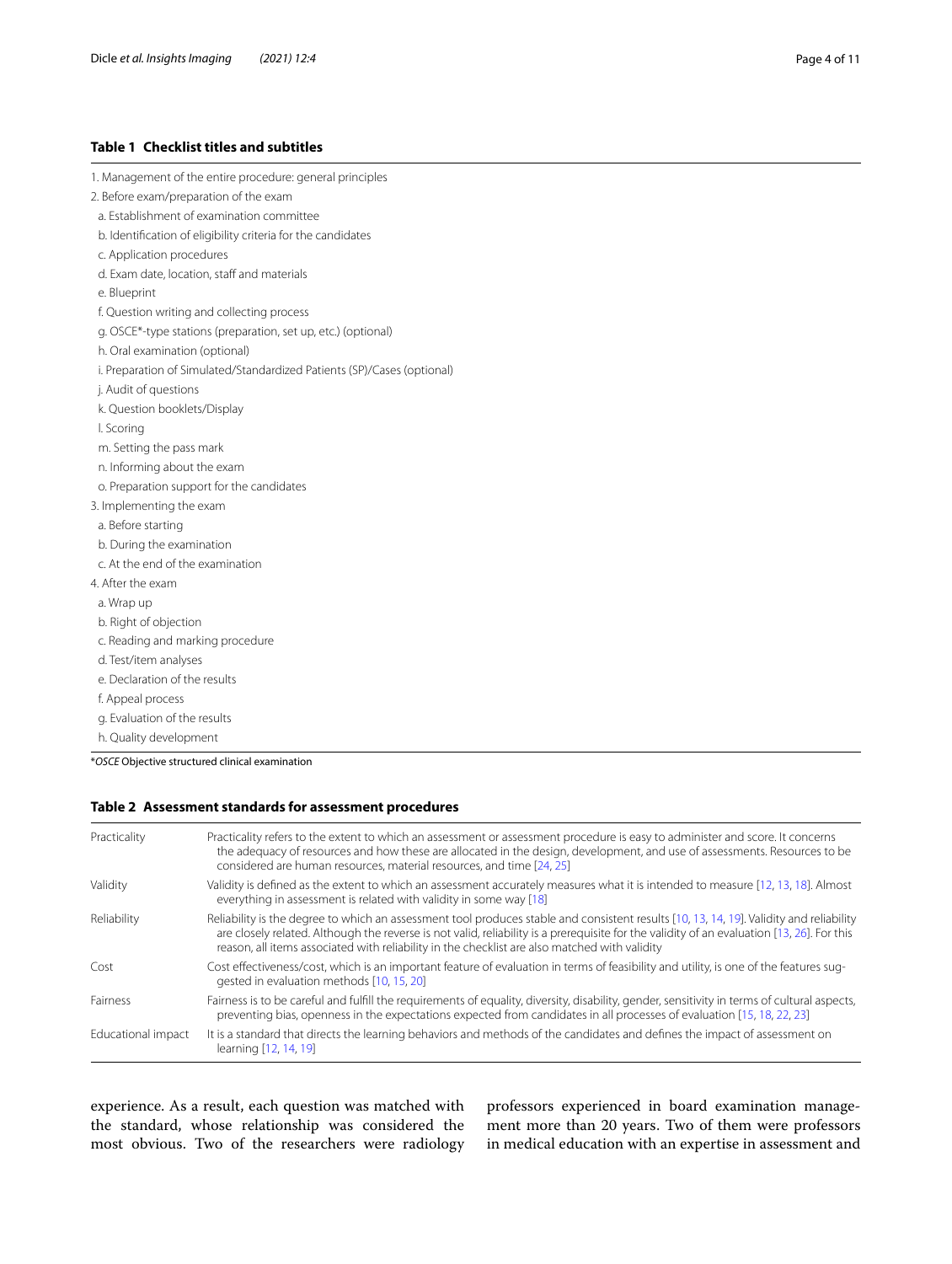evaluation. Each question is matched to the standard to which it relates directly. " $\sqrt{\ }$ " sign is used in the matches. The process was carried out by seeking consensus if the parameters assigned blindly by the two experts showed any conflict. The results were then evaluated independently by the other two authors, and in case of disagreement, a decision was made to be eligible in a collective discussion environment.

As a result of the transactions made up to this step, a draft checklist consisting of 8 columns in Microsoft Excel format with questions, explanations and standards was created (Table [3\)](#page-5-0).

# **Expert reviews**

In order to support the content validity of the checklist, expert opinions were additionally consulted. For this purpose, the frst two columns with questions and explanations in the draft checklist shown in Table [3](#page-5-0) were sent to 10 experts from diferent countries with board examination experience via e-mail accompanied by a letter. By explaining the purpose of the study, the letter asked the experts whether each title, question and explanation was appropriate for the radiology board exam process, whether they suggested adding or removing them, and if any, they were asked to specify. A second reminder was made at the end of two weeks. At the end of a month, comeback was received from eight experts. Suggestions for the explanation of 54 questions came and related explanations were added. Ten new question suggestions came, questions and related explanations were also added. In the revised checklist after receiving the expert opinion, the title and subtitles were preserved, and the number of questions was clarifed as 174. Together with the authors of the article, the opinions of 12 experts were used in the formation of the checklist.

# **Data analysis**

Distribution of suggestions given by the experts was listed, and the percentage of suggestions according to main titles was calculated. Distribution of fnalized questions according to titles was listed. Descriptive statistics (percentage, frequencies) to evaluate the impact of standards were used.

# **Web tool development**

The checklist we developed has been turned into a web application that will be used by those who want to improve their board exams in line with the standards, and especially those who plan to take a new board exam. It is thought that the explanations about each question will facilitate those who will use this tool. Users will also be able to see how many questions they can answer as yes using this tool. The relevant web tool can be accessed at <https://medinfo.deu.edu.tr/checklist/>[[12–](#page-9-11)[16,](#page-9-13) [18](#page-9-16), [19](#page-9-18), [27](#page-10-5)[–63](#page-10-6)].

## **Results**

During the preparation of the checklist, opinions of twelve experts experienced in board exam planning and applications were received. Accordingly, feedback was received on 54 questions, and add-subtract suggestions were made. The distribution of the suggestions according to the main title in the checklist is given in Table [4.](#page-7-0) It was seen that most of the suggestions (62.96%) were related to the "Before exam/Preparation for the exam" part of the check list.

The findings related to the checklist prepared for the board examination planning and implementation are presented below. Checklist consisted of four main titles. There were subtitles and question sentences under the main headings (Table [5\)](#page-7-1). The checklist consisted of a total of 174 questions under 26 subtitles. "Before exam/Preparation for the exam" main title had the maximum number of intermediate titles and questions.

All 174 questions in the checklist were also reviewed in terms of practicality, validity, reliability, cost, fairness and educational impact standards. Distribution of items according to the assessment standards and main titles are given in Table [6.](#page-7-2) A percentage of 67.24% of the questions met the standards of validity while 60.34% of them met both with reliability and of fairness.

Although most of our items match a few standards, only 10 of the 174 items match all fve standards concerning practicality, validity, reliability, cost and fairness. When the distribution of these 10 questions was analyzed, half of the questions that meet all the standards were the questions of the "Before exam/Preparation of the exam" subtitle.

# **Discussion**

Nowadays, keeping the professional standards of medical professionals consistently high has been accepted as a guarantee of good health care and patient safety. Board exams at national and international levels are among the most important applications developed on this acceptance. Board exams, which have been a long past, have been developed and expanded over the years. Medical institutions, national health authorities, specialist associations and organizations, and many institutions such as UEMS and ACCME, whose basic missions are the development of professional standards, have been making various suggestions, guides, training studies and publications for the board exams to be held according to the educational standards. In parallel with this, an important accumulation of scientifc literature has also occurred. On the other hand, the experts who have given their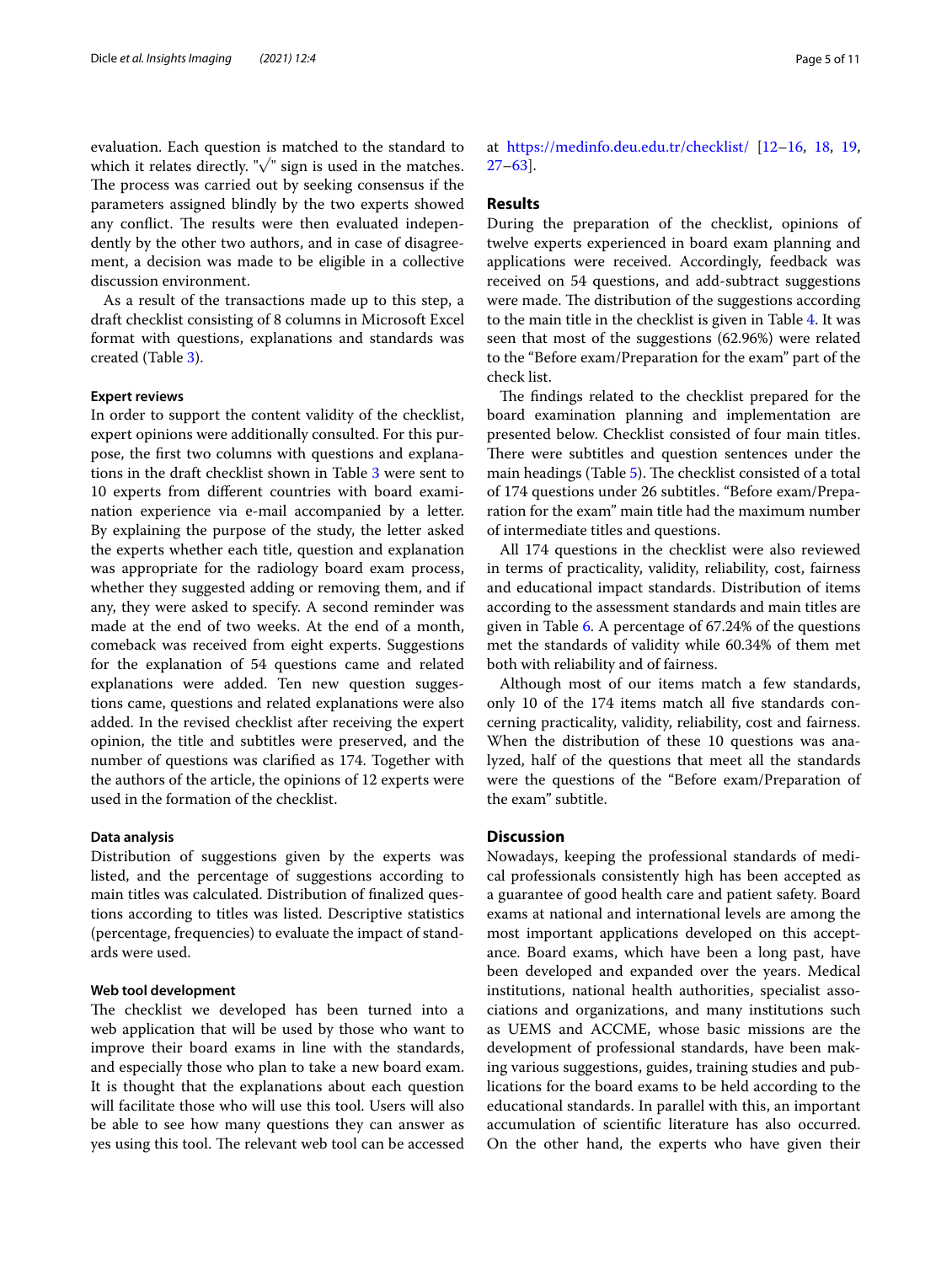<span id="page-5-0"></span>

| ֖֖֖֖֖֪ׅ֖֧֪ׅ֪ׅ֪֪֪ׅ֪֪ׅ֚֚֚֚֚֚֚֚֚֚֚֚֚֚֚֚֚֚֚֚֬֝֝֝֝֓֬ |  |
|-------------------------------------------------|--|

| Items                                                                                                                                                       | Explanations                                                                                                                                                                                                                                                                                                                                                                                                                                                                                                                                                                                                                                                                                                                                                                                                                                                                   | Practicality Validity | Reliability | Cost | Fairness | Educational<br>impact |
|-------------------------------------------------------------------------------------------------------------------------------------------------------------|--------------------------------------------------------------------------------------------------------------------------------------------------------------------------------------------------------------------------------------------------------------------------------------------------------------------------------------------------------------------------------------------------------------------------------------------------------------------------------------------------------------------------------------------------------------------------------------------------------------------------------------------------------------------------------------------------------------------------------------------------------------------------------------------------------------------------------------------------------------------------------|-----------------------|-------------|------|----------|-----------------------|
| is the examination process handled independently from the<br>Management of the entire procedure: general principles<br>main body of the related society?    | may have potentially related conflicts of interests. In countries<br>tion who has higher number of members is recommended to<br>recognized by international organizations and/or the associa-<br>(national) entity that is responsible for the issue of the Radiol-<br>having more than one society, the association that has been<br>ogy Certification. Independently from any organization that<br>education committee members. However, the process and<br>ideally, the Board Examination should be organized by the<br>Society may only give a financial and manpower support.<br>Specialty/Subspeciality Societies. This can be handled by<br>an external professional office or a volunteered group of<br>the management have to be carried out independently.<br>Board examinations should be done in affiliation with the<br>be responsible from the Board examination |                       |             |      |          |                       |
| Is the examination organized without any financial profit?                                                                                                  | required to finance the exam outcomes and the professional<br>Board examinations should be non-profit organizations. Fee is<br>services                                                                                                                                                                                                                                                                                                                                                                                                                                                                                                                                                                                                                                                                                                                                        |                       |             |      |          |                       |
| Is the examination carried out with a team of different people<br>with different qualifications?                                                            | An office with dedicated members, IT persons and an examina-<br>tion committee with experts in the field of education, exami-<br>nation and assessment has to be established [27]                                                                                                                                                                                                                                                                                                                                                                                                                                                                                                                                                                                                                                                                                              |                       |             |      |          |                       |
| Do you make sure that the management is done professionally?                                                                                                | of the related boards should evaluate the procedure and the<br>examinations are done professionally. Executive committee<br>The main society has the responsibility to make sure that the<br>team continuously [10]                                                                                                                                                                                                                                                                                                                                                                                                                                                                                                                                                                                                                                                            |                       |             |      |          |                       |
| Do you manage the process through an instruction?                                                                                                           | An instruction including the main goals, the details of the Board<br>Exam process, evaluation procedures, role of the people and<br>the outcomes is recommended                                                                                                                                                                                                                                                                                                                                                                                                                                                                                                                                                                                                                                                                                                                | >                     |             |      |          |                       |
| Do you prepare an overall timeframe for each examination?                                                                                                   | has to be prepared. Dates, responsible persons, deadlines and<br>A timeframe including the schedule of all steps of examination<br>the places to be used should be taken into consideration [27]                                                                                                                                                                                                                                                                                                                                                                                                                                                                                                                                                                                                                                                                               |                       |             |      |          |                       |
| Is all the process of the examination correctly blinded and<br>anonymized to guarantee fairness and equity?                                                 | all the process (examination, handling of data, correction and<br>Anonymization of personal data should be respected during<br>publication of results)                                                                                                                                                                                                                                                                                                                                                                                                                                                                                                                                                                                                                                                                                                                         |                       |             |      |          |                       |
| Are all personal data correctly handled respecting the individu-<br>als' rights and accordingly to the current laws?<br>Before exam/preparation of the exam | Management of personal data should be done accordingly to<br>the current laws respecting the individuals' right                                                                                                                                                                                                                                                                                                                                                                                                                                                                                                                                                                                                                                                                                                                                                                |                       |             |      |          |                       |
| Establishment of examination committee                                                                                                                      |                                                                                                                                                                                                                                                                                                                                                                                                                                                                                                                                                                                                                                                                                                                                                                                                                                                                                |                       |             |      |          |                       |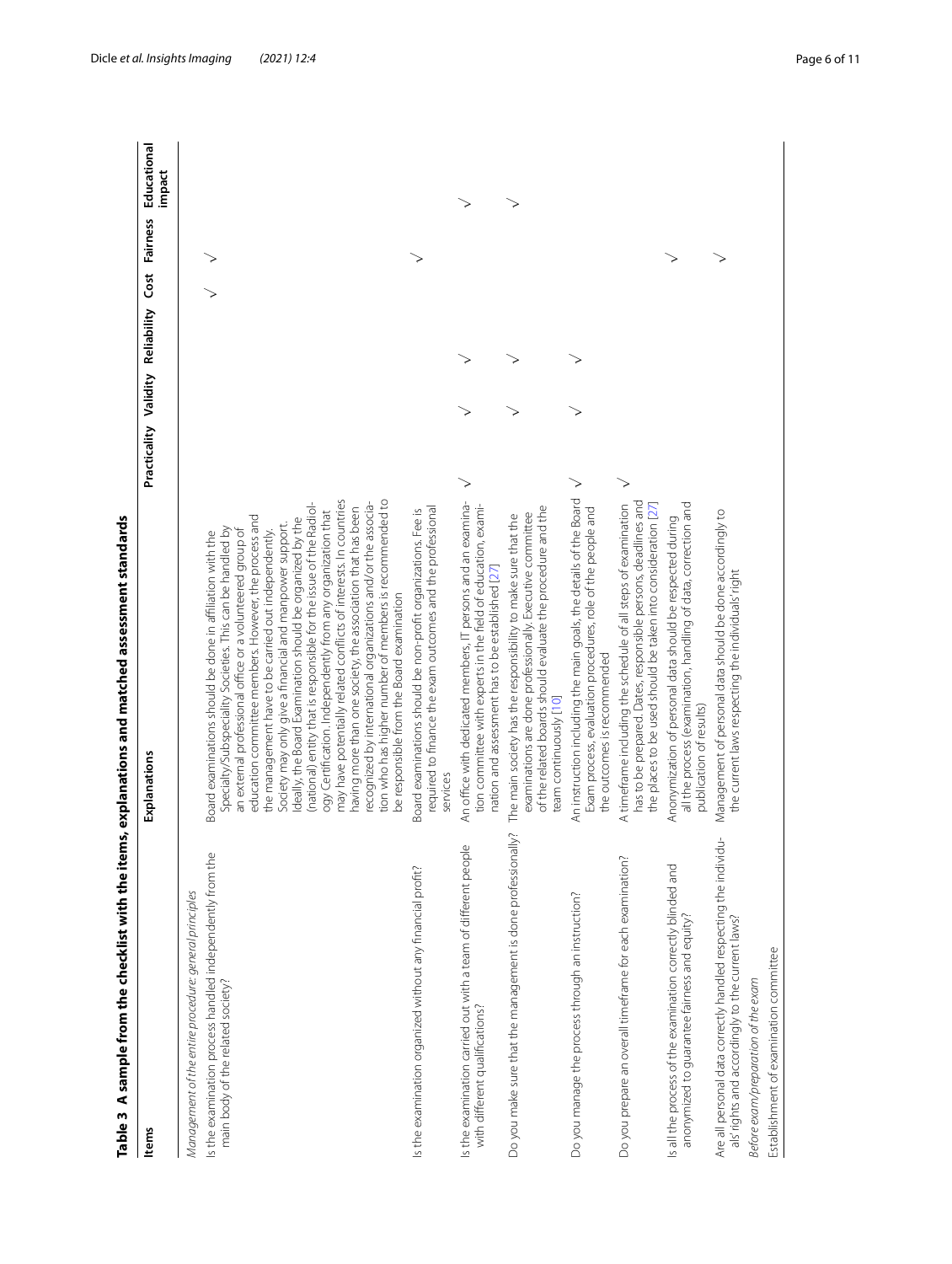| Table 3 (continued)                                        |                                                                                                                                                                                                                                                                                                                                                                                                                                                                                                        |  |  |                                                                       |
|------------------------------------------------------------|--------------------------------------------------------------------------------------------------------------------------------------------------------------------------------------------------------------------------------------------------------------------------------------------------------------------------------------------------------------------------------------------------------------------------------------------------------------------------------------------------------|--|--|-----------------------------------------------------------------------|
| Items                                                      | Explanations                                                                                                                                                                                                                                                                                                                                                                                                                                                                                           |  |  | Practicality Validity Reliability Cost Fairness Educational<br>impact |
| Do the exam committee members hold a board certificate?    | It is recommended that the exam committee members should<br>ommended especially If the board examination will be done<br>experience in education and assessment. This option is rec-<br>committee members among medical specialists who have<br>have a board certification. Another option is to choose the<br>for the first time [28]                                                                                                                                                                 |  |  |                                                                       |
| Are they in good standing with the profession?             | The most important criteria in this aspect is the ethical interest<br>of the individual [28, 29]                                                                                                                                                                                                                                                                                                                                                                                                       |  |  |                                                                       |
| Are they currently active in clinical practice?            | Examiners who are in active clinical practice assumed to be<br>aware of recent methods and terminology [28, 29]                                                                                                                                                                                                                                                                                                                                                                                        |  |  |                                                                       |
| Did they received an assessment training?                  | Certified examiners on assessment will increase the quality of<br>the examination which makes it more reliable and valid [29]                                                                                                                                                                                                                                                                                                                                                                          |  |  |                                                                       |
| Do they have good written and verbal communication skills? | communications skills. A convenient solution will be the use<br>of feedbacks collected during the quality assurance process<br>decide whether the examiner has good written and verbal<br>ties related with communication. However, it is not easy to<br>affect the examination. It is recommended that the exam<br>International examinations have some additional difficul-<br>Good written and verbal communication skills may deeply<br>committee members should have these capabilities<br>28, 29 |  |  |                                                                       |
|                                                            |                                                                                                                                                                                                                                                                                                                                                                                                                                                                                                        |  |  |                                                                       |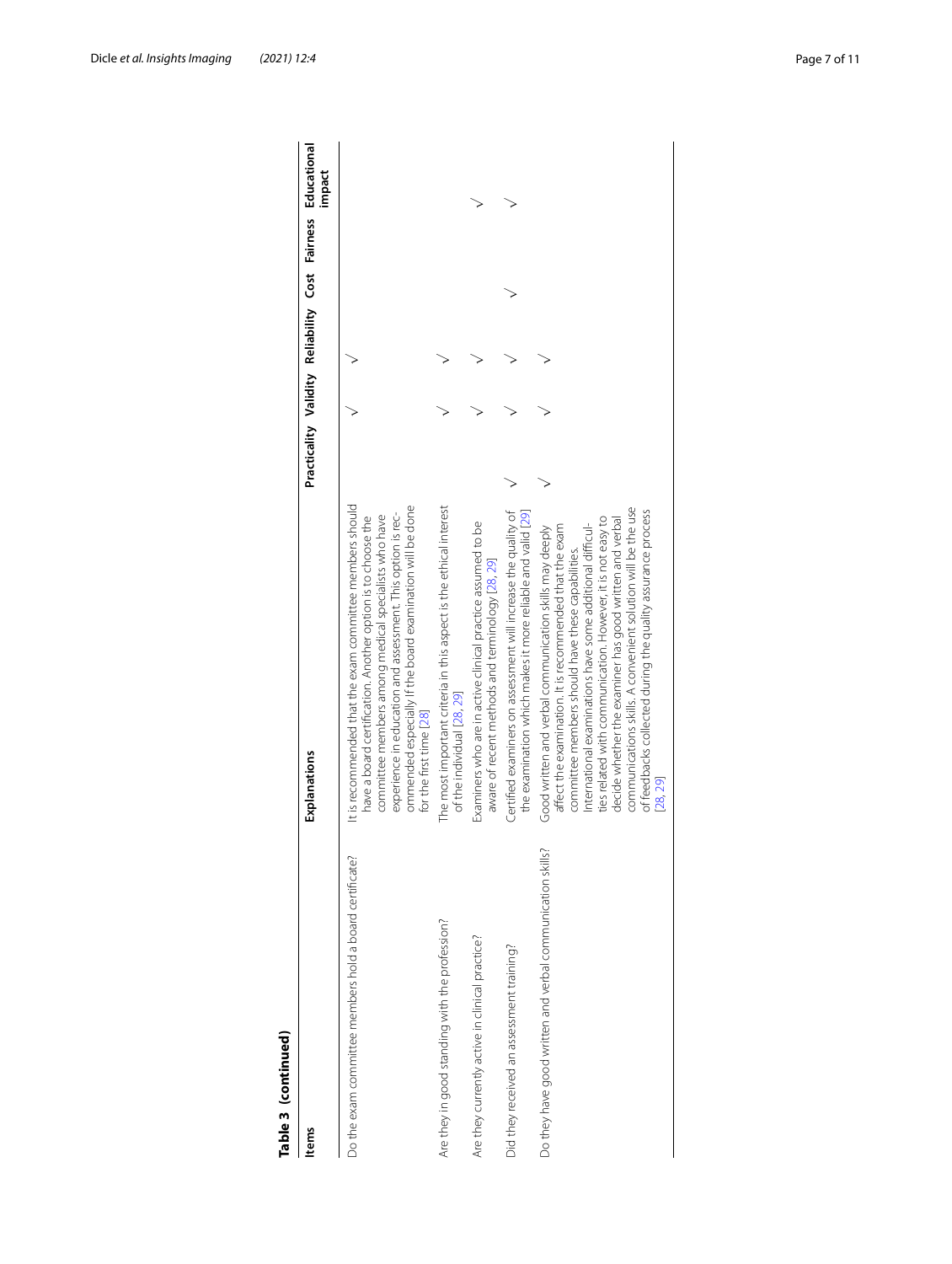<span id="page-7-0"></span>**Table 4 Distribution of suggestions by main title**

| <b>Main title</b>                    | <b>Number</b><br>of suggestions | $\%$   |
|--------------------------------------|---------------------------------|--------|
| Management of the entire procedure   | 6                               | 11.12  |
| Before exam/preparation for the exam | 34                              | 62.96  |
| Implementing the exam                |                                 | 12.96  |
| After the exam                       |                                 | 12.96  |
| Total                                | 54                              | 100.00 |

<span id="page-7-1"></span>**Table 5 Distribution of subtitles and questions according to the main titles**

| <b>Main title</b>                   | <b>Number</b><br>of subtitles | <b>Number</b><br>of questions |
|-------------------------------------|-------------------------------|-------------------------------|
| Management of the entire procedure  |                               | 8                             |
| Before exam/preparation of the exam | 15                            | 109                           |
| Implementing the exam               | 3                             | 24                            |
| After the exam                      | 8                             | 33                            |
| Total                               | 26                            | 174                           |

years to these exams carry a unique and invaluable experience. Our study aimed at a holistic approach that would enable us to prepare a perfect board exam in the light of this rich experience.

Considering the importance of expert experiences, the opinions of experts with at least 10 years of national and international experience in board exams were used in our study. Long experience of the experts has provided an easy consensus during the review phase and it has been possible to create a complete checklist about the entire exam with their suggestions. Similar results could have been obtained using the Delphi method. However, it was thought that it would be more benefcial for experienced experts to give interactive opinions instead of the mechanical approach based on the questionnaire and scoring of Delphi method, and the data were produced in this way.

As seen in the fndings, although all the stages related to the examination process are very important, pre-exam preparations are the stage where the most steps are required. When the steps are evaluated in terms of matching the standards, each standard was included under the heading "Before exam/Preparation of the exam." This finding shows us that the "exam preparation" stage has a special place among all the exam steps and the practices related to this phase must be done meticulously to conduct a perfect exam.

In the developed checklist, the assessment standard that most closely matches the questions at all stages of the exam was validity. Validity is an indispensable feature in terms of defending the comments and decisions reached as a result of the evaluation  $[10, 18]$  $[10, 18]$  $[10, 18]$  $[10, 18]$  $[10, 18]$ . It is particularly important to demonstrate the validity of the decisions at the end of the certifcation exams because the inadequate success of candidates with insufficient competencies will have undesirable consequences for candidates, institutions and healthcare provided  $[64]$  $[64]$ . Therefore, the more "yes" answers given to questions that match the validity, the higher the validity of the exam will be.

Following validity in our checklist, the standard that most closely matches the questions was reliability. The goal of evaluation is to achieve the desired level of measurement accuracy and to maintain the consistency of scores over time under diferent test conditions and different evaluators [[10](#page-9-9), [12,](#page-9-11) [13](#page-9-15)]. High reliability standards of the exam will enable us to achieve these goals. However, it should be noted that reliability is afected by almost all error sources. Efort for reliability also contributes to the fairness and transparency of the assessment [[10](#page-9-9), [16\]](#page-9-13).

Similar to reliability, fairness has become the standard that most matches the questions. In all processes of evaluation, to ensure the equality and diversity, to be sensitive to the requirements of disability, gender and cultural sensitivity, to prevent bias, to be open about what is expected from candidates, etc. are important points in terms of exam's fairness [\[15](#page-9-19), [18](#page-9-16), [22,](#page-10-0) [23\]](#page-10-1). Being careful about these issues and fulflling their requirements will provide candidates with fair opportunities to demonstrate what they know and do, and to be successful [[22\]](#page-10-0). However, in this case, it will be guaranteed that any candidate will not be allowed to gain an unfair advantage

<span id="page-7-2"></span>**Table 6 Distribution of items according to the assessment standards and main titles (N=174)**

| <b>Standards</b>   | Management of the entire Before exam/preparation<br>procedure | of the exam | Implementing<br>the exam | After the exam | Total $n/N$ (%) |
|--------------------|---------------------------------------------------------------|-------------|--------------------------|----------------|-----------------|
| Practicality       |                                                               | 33          | 6                        |                | 47 (27.01)      |
| Validity           |                                                               | 78          | 18                       | 18             | 117 (67.24)     |
| Reliability        |                                                               | 70          | 18                       | 14             | 105 (60.34)     |
| Cost               |                                                               | 16          |                          |                | 31 (17.82)      |
| Fairness           |                                                               | 56          |                          | 24             | 105 (60.34)     |
| Educational impact |                                                               | 22          |                          | 6              | 31 (17.82)      |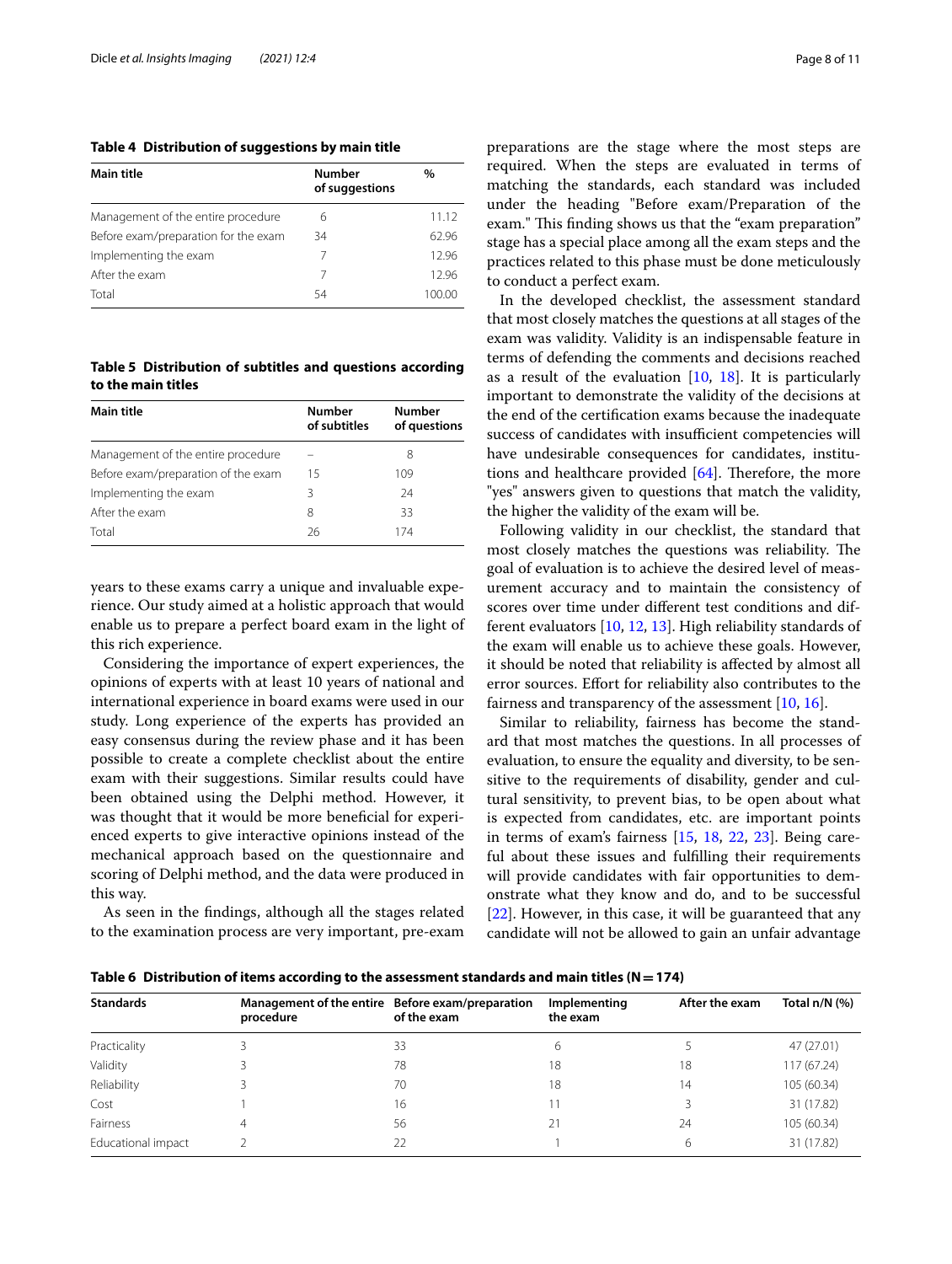over others [[16](#page-9-13)]. Candidates' feeling that the evaluation is fair will also have a positive efect on their motivation [[14\]](#page-9-17).

Students determine their priorities in learning according to what they believe will take place in the exams, focus on them and guide their working strategies according to the types of questions they will encounter  $[12, 12]$  $[12, 12]$ [14,](#page-9-17) [15,](#page-9-19) [26](#page-10-4)]. It can be discussed whether the educational impact, which is an important standard for all evaluations, is taken into account in board exams. Candidates who will take the board exam are those who have passed undergraduate and (mostly) graduate exams and completed their education. On the other hand, we can predict that the candidates will have a preparatory process again before an exam that will confrm that they are doing their profession at an excellent level, and that these exams are also included in the scope of Continued medical education/Continuing professional development (CME/ CPD). In Primary and Final Fellowship of the Royal College of Anesthetists (FRCA) Examinations Regulations, published by Royal College of Anesthetists, it is recommended that candidates who fail the exam discuss with the tutor or trainer, and receive specifc preparation or additional training before re-taking the exam. Similar suggestions are made for successful candidates, and they are recommended to review their feedback and work on their weaknesses within the scope of "ongoing professional development" with their tutors or trainers [\[16](#page-9-13)].

UEMS-CESMA also recommends sharing the results with the candidates and consulting the unsuccessful candidates after the exam [[27\]](#page-10-5). Among the suggestions of Cascarini and Irani for the candidates preparing for the board exam is to examine and master the exam curriculum [\[60](#page-10-10)]. For example, they suggested that the candidate's study not only form and function, but also cause and afect relationships in the preparation process and learn why they have failed. In our study, there were many question-expressions that met this standard, being mostly under the title of "Before exam/Preparation of the exam".

Ideal evaluations are not always possible due to limitations in resources [[13](#page-9-15)]. Naturally, for any activity to be feasible and of high utility, it is expected that the cost will not be high. This is also valid for evaluation, and for evaluation it is expected that the cost should be reasonable [[12\]](#page-9-11). Considering the questions matched with cost in the checklist; examiners, question writers, staf, standardized patient (SP) trainings, all kinds of equipment and controls to be used for diferent purposes before and after the exam visits to the exam venue, meetings with diferent purposes before and after the exam, etc. are indispensable situations that require cost. We also found that steps that have costs are largely related to validity and reliability. With this in mind, the cost can be waived, since the aim is to perform an excellent exam. On the other side, some steps such as using computers instead of examiners can save costs.

Practicality is one of the most controversial topics in exam standards. Unfortunately, there is no language unity on the subject. Concepts such as practicality, practicability, usability, feasibility can be used together and intertwined for this purpose [\[20,](#page-9-14) [25](#page-10-2), [59](#page-10-11)]. In our study, since the steps are handled in terms of easy to implement and apply, we preferred to use the word 'practicality'. The vast majority of the steps desired to be carried out in our checklist are the practical steps. However, as in cost, some steps may not be practical even though they are mandatory. As in the question, "Is the examination carried out with a team of diferent people with diferent qualifcations?" to fnd people with diferent qualifcations is not practical although it has a positive role in the quality of the examination. This example also shows that the same step can make a contrast with each other in terms of standards, as it shows that the expectation of practicality can adversely afect the cost.

We think that the main limitation of our study may be the number of expert opinions received. Although it is hypothetically valid that more experts' opinions might have contributed more to the determination of the exam steps that lead us to perfection, it has been suggested that this constraint can be ignored by long-term experienced experts from diferent countries having international exam practices. Additionally, as this tool will be accessible on the web this will provide a platform to dynamically improve the checklist with the continuing contribution of diferent opinions and experiences. Our tool is focused on radiology. But we believe that it can be easily adapted to and be used by other specialties including not only the physicians but the other health professionals.

As a result, our tool has the properties of covering all the steps of a board exam, of being prepared and validated with the help of experienced specialist opinions, bringing explanations about each step, being prepared as yes no questions, steps being accessible on the web and associated with the exam and education standards. It should be accepted as an instructional tool that will be developed with continuous feedback that will be derived from practical applications. Quantitative data that will be obtained in these applications in line with our guide will increase the reproducibility of our tool.

We hope that it will be a useful guide for board exam organizers, exam staff and candidates who will take part in the exam.

#### **Abbreviations**

AAPM: American Association of Physicists in Medicine; ABIM: American Board of Internal Medicine; ABMS: American Board of Medical Specialties; ABR: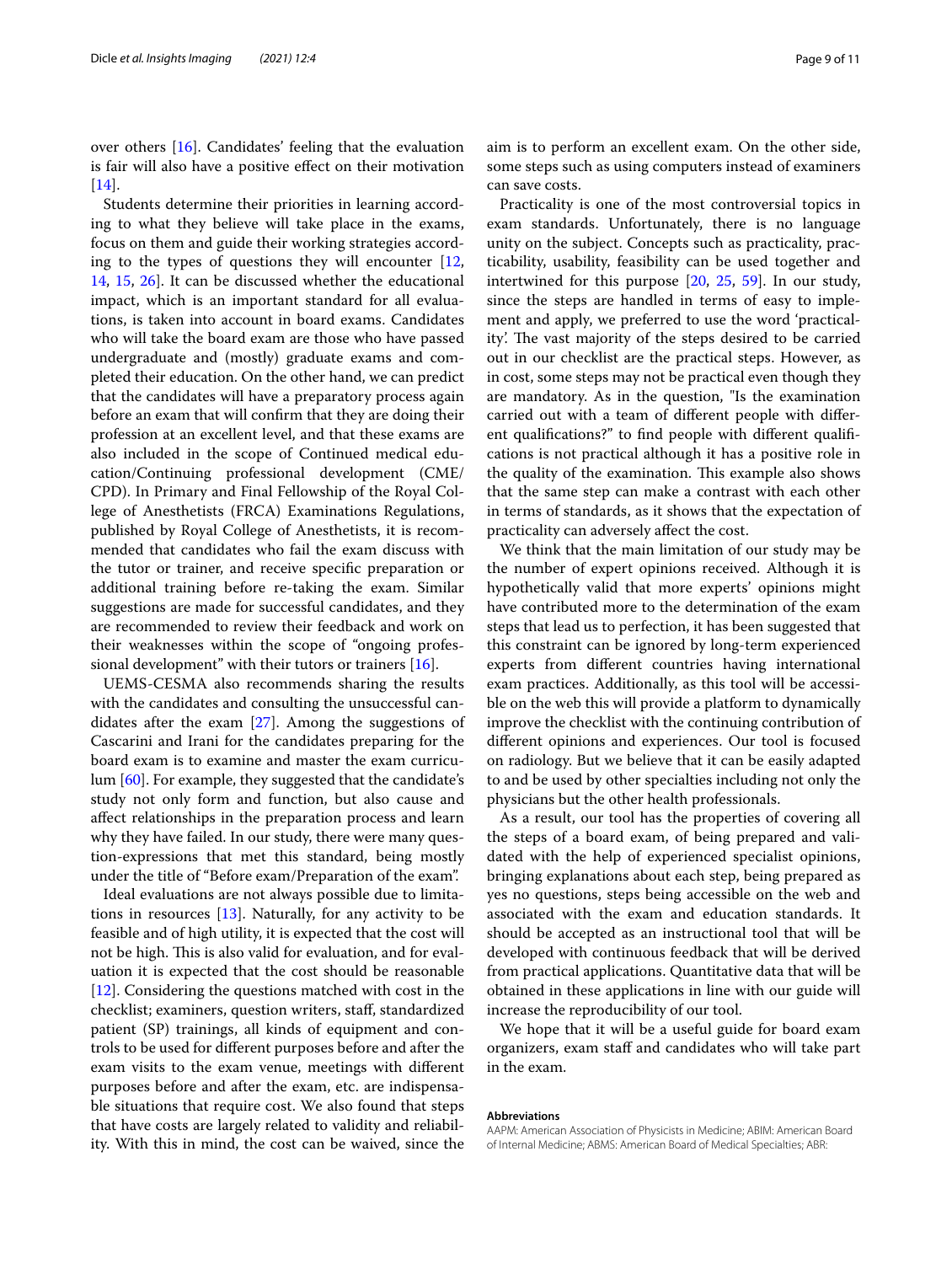American Board of Radiology; ACGME: Accreditation Council for Graduate Medical Education; ACR: American College of Radiology; AERA: American Educational Research Association; AMA: Radiology Department of American Medical Association; AMEE: Association for Medical Education in Europe; ARRS: American Roentgen Ray Association; ARS: American Radium Association; ASTRO: American Society for Radiation Oncology; AUR: Association of University Radiologists; CESMA: Council for European Medical Specialty Assessments; CME/CPD: Continued medical education/Continuing professional development; EDA: European Diploma of Anesthesiology; EDiR: European Diploma in Radiology; EPMA: European Postgraduate Medical Assessments; FRCA: Fellowship of the Royal College of Anesthetists; GMC: General Medical Council; MOC: Maintenance of certifcation programs; OLA: Online Longitudinal Assessment; OSCE: Objective structured clinical examination; RSNA: Radiological Society of North America; SIR: Society for Interventional Radiology; UEMS: European Union of Medical Specialists; USA: United States of America; WFME: World Federation for Medical Education.

#### **Acknowledgements**

We express our sincere thanks to Miraude Adriaensen, Michele Bertolotto, Pablo Rodriguez Carnero, Roberto Garcia Figueiras, Souto Bayarri Jose Miguel, Laura Oleaga, S.Süreyya Özbek and Jose Vilar for their contribution to the subject by reviewing the checklist and related explanations prepared by the authors. Note that the names are given in order of surname. We also thank to Ali Rıza Arıbaş for his technical support for web the implementation.

#### **Authors' contributions**

OD planned, designed and organized the study. Prepared the main frame of questions and write their explanations. Contacted with the reviewers. Drafted the manuscript and had all the responsibilities as the corresponding author. SÖ co-worked with OD to prepare the questions and their explanations. Framed and categorized the methodology and the discussion. Search the literature and extracted the related information. Revised the manuscript. HŞ enhanced the methodology and discussion, analyzed the data, revised, and edited the manuscript and prepared the tables. MS contributed to the preparation of questions related with computer-based examinations, improved the discussion, revised and edited the entire manuscript. All authors read and approved the fnal manuscript.

#### **Authors' information**

OD took a role as the founder of the Turkish Radiology Board and chaired the board for 9 years. He served on the diferent training committees of the European Radiology Association, worked on the scientifc board of European Diploma in Radiology (EDiR) and chaired the exam standard committee for two terms. He is also a member of the written exam committee at the EDiR. SÖ and HŞ are qualifed professors in medical education with huge experience in medical education assessment and evaluation. MS worked in the team of early years of the Turkish Radiology Board Exam committee, later he became and completed the duty of chair of the same committee. He has taken part at the initiation of EDiR examination organizations in Turkey. He acted as one of the organizers of the frst online examination of EDiR. He has been organizing and serving as an observer of the online EDiR examinations in Turkey since then. For the last three years, he is the coordinator of the CORE exam committee of EDiR.

## **Funding**

No funding has been used.

# **Availability of data and materials**

The datasets generated and/or analyzed during the current study are available in the link [https://medinfo.deu.edu.tr/checklist/.](https://medinfo.deu.edu.tr/checklist/)

#### **Ethics approval and consent to participate**

Our study has been approved by ethics committee (Dokuz Eylül University Ethics Committee, Confrmation no: 2020/12-34).

#### **Consent for publication**

Not applicable.

## **Competing interests**

The authors declare that they have no competing interests.

#### **Author details**

<sup>1</sup> Department of Radiology, School of Medicine, Dokuz Eylül University, İzmir, Turkey. <sup>2</sup> Department of Medical Education, School of Medicine, Dokuz Eylül University, İzmir, Turkey. <sup>3</sup> Department of Medical Education, School of Medicine, Ege University, İzmir, Turkey.

# Received: 6 July 2020 Accepted: 12 October 2020<br>Published online: 07 January 2021

#### **References**

- <span id="page-9-0"></span>1. Choudhry NK, Fletcher RH, Soumerai SB (2005) Systematic review: the relationship between clinical experience and quality of health care. Ann Intern Med 142:260–273
- <span id="page-9-1"></span>2. Davis DA, Mazmanian PE, Fordis M, Van Harrison R, Thorpe KE, Perrier L (2006) Accuracy of physician self-assessment compared with observed measures of competence: a systematic review. JAMA 296(9):1094–1102
- <span id="page-9-2"></span>3. Brennan TA, Horwitz RI, Dufy FD, Cassel CK, Goode LD, Lipner RS (2004) The role of physician specialty board certifcation status in the quality movement. JAMA 292(9):1038–1043
- <span id="page-9-3"></span>4. About American Board of Medical Specialties (2010) [https://www.board](https://www.boardcertifieddocs.com/pdf/Resources_BCDInformation.pdf) [certifeddocs.com/pdf/Resources\\_BCDInformation.pdf](https://www.boardcertifieddocs.com/pdf/Resources_BCDInformation.pdf). Accessed 15 May 2020.
- <span id="page-9-4"></span>5. Our History. American Board of Radiology*.* [https://www.theabr.org/about](https://www.theabr.org/about/our-history) [/our-history.](https://www.theabr.org/about/our-history) Accessed 15 May 2020.
- <span id="page-9-5"></span>6. Boorman J, Mathysen D, Noël J et al (2014) Survey on European postgraduate medical assessments by the Council for European Medical Specialty Assessments (UEMS-CESMA). MedEdPublish 3:42
- <span id="page-9-6"></span>7. The Council for European Specialists Medical Assessment. [https://www.](https://www.uems.eu/areas-of-expertise/postgraduate-training/cesma) [uems.eu/areas-of-expertise/postgraduate-training/cesma.](https://www.uems.eu/areas-of-expertise/postgraduate-training/cesma) Accessed 20 May 2020.
- <span id="page-9-7"></span>8. European Board of Radiology (EBR) (2018) The European Diploma in Radiology (EDiR): investing in the future of the new generations of radiologists. Insights Imaging 9:905–909
- <span id="page-9-8"></span>9. About EDiR. [https://www.myebr.org/edir/certifcation-of-excellence](https://www.myebr.org/edir/certification-of-excellence). Accessed 20 May 2020.
- <span id="page-9-9"></span>10. Assessment 2020 Task Force (2015) A vision for certifcation in internal medicine in 2020. [https://www.abim.org/~/media/ABIM%20Public/Files/](https://www.abim.org/~/media/ABIM%20Public/Files/pdf/report/assessment-2020-final-report.pdf) [pdf/report/assessment-2020-fnal-report.pdf.](https://www.abim.org/~/media/ABIM%20Public/Files/pdf/report/assessment-2020-final-report.pdf) Accessed 3 Feb 2020.
- <span id="page-9-10"></span>11. Dennick R, Wilkinson S, Purcell N (2009) Online eAssessment: AMEE Guide No. 39. Med Teach 31:192–206
- <span id="page-9-11"></span>12. Norcini JJ, McKinley DW (2007) Assessment methods in medical education. Teach Teach Educ 23:239–250
- <span id="page-9-15"></span>13. Amin Z, Seng CY, Eng KH (eds) (2006) Practical guide to medical student assessment. World Scientifc Publishing, Singapore
- <span id="page-9-17"></span>14. McAleer S (2001) Choosing assessment instruments. In: Dent JA (ed) A practical guide for medical teachers. Elsevier Health Sciences, Edinburgh, pp 303–313
- <span id="page-9-19"></span>15. Assessment in undergraduate medical education. Advice supplementary to Tomorrow's Doctors (2009) [https://www.gmc-uk.org/Assessment\\_in\\_](http://www.gmc-uk.org/Assessment_in_undergraduate_medical_education___guidance_under_review_0815.pdf_56439668.pdf) [undergraduate\\_medical\\_education\\_\\_\\_guidance\\_under\\_review\\_0815.](http://www.gmc-uk.org/Assessment_in_undergraduate_medical_education___guidance_under_review_0815.pdf_56439668.pdf) [pdf\\_56439668.pdf](http://www.gmc-uk.org/Assessment_in_undergraduate_medical_education___guidance_under_review_0815.pdf_56439668.pdf). Accessed 15 June 2016.
- <span id="page-9-13"></span>16. Primary and Final FRCA Examinations Regulations (2019) [https://www.](https://www.rcoa.ac.uk/sites/default/files/documents/2019-11/EXM-REGS-Dec-2019.pdf) [rcoa.ac.uk/sites/default/fles/documents/2019-11/EXM-REGS-Dec-2019.](https://www.rcoa.ac.uk/sites/default/files/documents/2019-11/EXM-REGS-Dec-2019.pdf) [pdf.](https://www.rcoa.ac.uk/sites/default/files/documents/2019-11/EXM-REGS-Dec-2019.pdf) Accessed 17 Feb 2020.
- 17. General Medical Council (2009) Tomorrow's Doctors Education Outcomes and standards for undergraduate medical education. [https://www.](http://www.ub.edu/medicina_unitateducaciomedica/documentos/TomorrowsDoctors_2009.pdf) [ub.edu/medicina\\_unitateducaciomedica/documentos/TomorrowsD](http://www.ub.edu/medicina_unitateducaciomedica/documentos/TomorrowsDoctors_2009.pdf) [octors\\_2009.pdf](http://www.ub.edu/medicina_unitateducaciomedica/documentos/TomorrowsDoctors_2009.pdf). Accessed 13 Mar 2020.
- <span id="page-9-16"></span>18. Downing SM (2003) Validity: on the meaningful interpretation of assessment data. Med Educ 37:830–837
- <span id="page-9-18"></span>19. Wass V, Archer J (2011) Assessing learners. In: Dornan T, Mann K, Scherpbier J, Spencer J (eds) Medical education theory and practice. Elsevier Health Sciences, Edinburgh, pp 229–255
- <span id="page-9-14"></span>20. General Medical Council (2017) Designing and maintaining postgraduate assessment programmes. [https://www.gmc-uk.org/-/media/documents/](https://www.gmc-uk.org/-/media/documents/Designing_and_maintaining_postgraduate_assessment_programmes_0517.pdf_70434370.pdf) [Designing\\_and\\_maintaining\\_postgraduate\\_assessment\\_programmes](https://www.gmc-uk.org/-/media/documents/Designing_and_maintaining_postgraduate_assessment_programmes_0517.pdf_70434370.pdf) [\\_0517.pdf\\_70434370.pdf.](https://www.gmc-uk.org/-/media/documents/Designing_and_maintaining_postgraduate_assessment_programmes_0517.pdf_70434370.pdf) Accessed 3 May 2020.
- <span id="page-9-12"></span>21. Sireci S, Padilla J-L (2014) Validating assessments: introduction to the special section. Psicothema 26(1):97–99